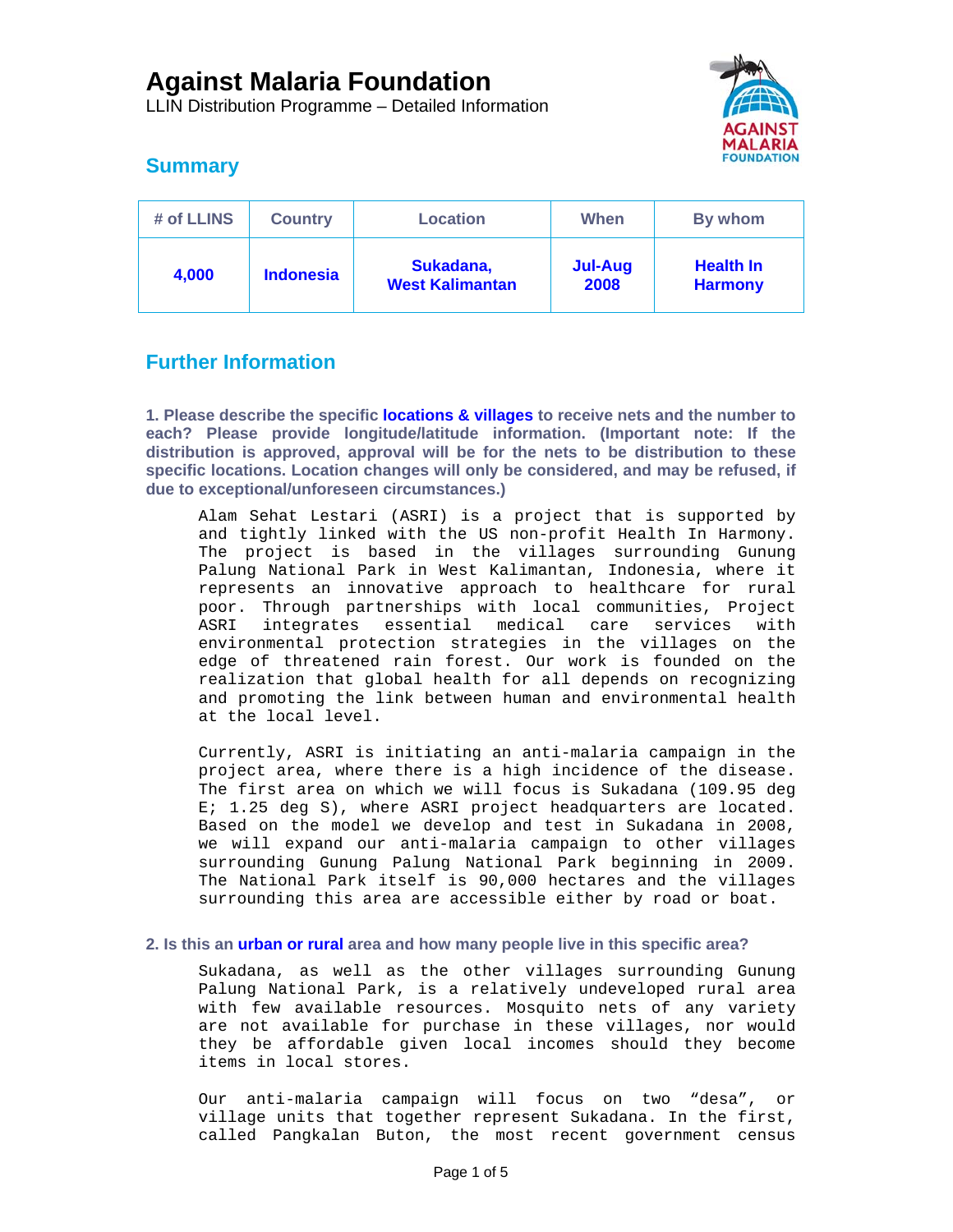counted 703 families. In the second desa, called Sutra, the census counted 913 families. The total number of individuals in the area of our focus is approximately 8000.

#### **3. Is this a high risk malaria area? If yes, why do you designate it as high?**

Sukadana represents a high risk malaria area of Indonesia. Malaria is one of the primary reasons for visits to local health clinics, according to physicians at the local government clinic and the ASRI project clinic. As it is common for people in the region to self-treat for malaria, rates of infection are likely to be even higher than noted by local doctors. Plasmodium vivax is common on the coast, with higher rates inland of Plasmodium falciparum; Within Sukadana itself people are commonly exposed to both species of the malarial parasite.

In addition to data from local clinics, a formal survey of 1254 households conducted in February 2007 by ASRI staff found that >90% of all households had experienced high fevers within the three months prior to the survey. Most went undiagnosed, but a large percentage are likely to have been malaria.

**4. How many** *reported* **cases of malaria and malaria deaths were there in this area in 2005? If you do not have statistics please make a qualitative comment.** 

The most recent statistics we have access to are from 2005 from the Regency government statistics. Data is collected from every government health clinic. The data from the subregency in which Pangkalon Buton and Sutra reside show 391 cases within a population of 17,475, or 22.37 cases per 1,000 people. However, as noted above, this number is likely to be a vast underestimate.

**5. Is this distribution of nets 'blanket coverage' of an area/village or to a select/vulnerable group? If the latter, please describe this group.** 

Our distribution plan is one of blanket coverage. The average income in this region is \$13 per month, less than half of the WHO's standard of absolute poverty. A general statement that all households in the project area are in need of aid in fighting malaria is well-qualified.

### **6. What is the existing level of ITN use in this area? Are there existing bednet distribution programmes in this area?**

There are no formal bed-net distribution programmes in this area. No treated bed-nets are available. Untreated nets can be purchased only at prohibitive expense and distance from Sukadana in the provincial capital. Some local people make their own nets from old banners and sheets.

**7. Why was the area/villages chosen for bednet distribution and who made this decision? Please provide the name, position and organisation of the person/s making the decision.** 

Sukadana was chosen as the target area because it is the central location of the ASRI health clinic and associated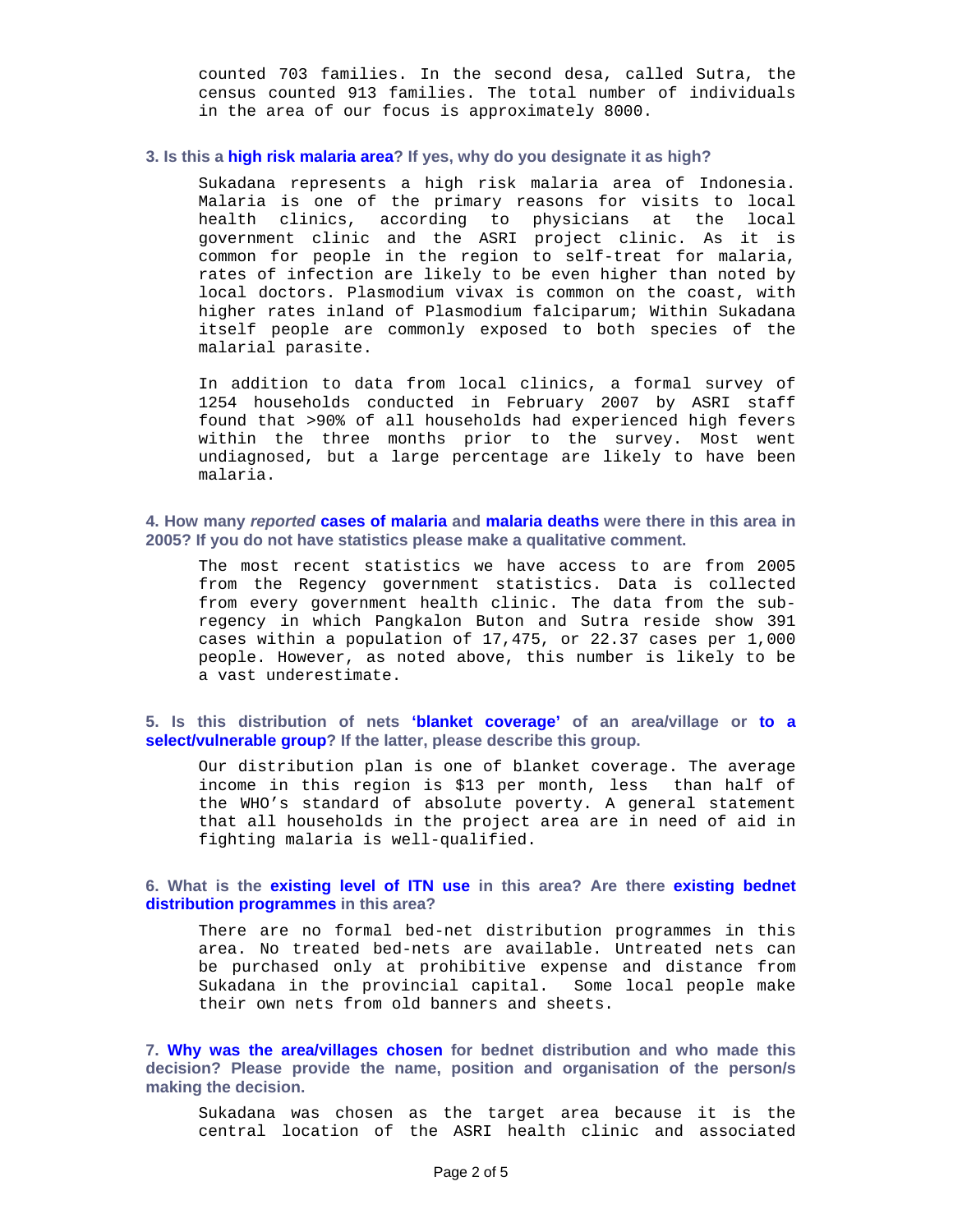environmental conservation program and because malaria is prevalent in the area. ASRI aims to protect both human health and the environmental health of Gunung Palung National Park, which represents a critically important watershed for local communities. Illnesses such as malaria constitute one of the pressures on local poor that pushes these people into exploitation of the natural environment. Such exploitation logging, gold mining with mercury, fish-bombing—further endangers human health. Anti-malarial work, including bednet distribution, is one of the corner-stones of our integrative program to protect human and environmental health.

The decision to implement a bednet distribution campaign in Sukadana was made jointly by ASRI project staff (Dr. Kinari Webb, ASRI Director; Dr. Romi Beginta, ASRI Clinic Director; and Dr. Hotlin Ompussunggu, ASRI Program Manager) and Dr. Conidi Azis, Head of the Department of Health for Ketapang Regency. The decision is supported by the heads of both "desa" within Sukadana.

**8. Have you consulted with the National Malaria Programme in your country about this distribution and what was their response? Please provide the name, position and contact details of the person/s with whom you have liaised.** 

We have been in touch with Dr. Conidi Azis, Head of the Department of Health for Ketapang Regenecy, at all stages of planning a bednet campaign. Dr Conidi is the the local administrator of the National Malaria Program.

He supports the ASRI project in its plans to implement a bednet distribution program and has agreed to provide customs letters so that the nets could be imported without excise tax and has also linked our program to the National Program so that we receive free malaria medications for treatment of acute cases. Dr. Conidi's contact details are as follows:

Dr. H. M. Chonidi Azis MPH Kepala Dinas Kesehatan Kabupaten Ketapang Jl D. E. Panjaitan No 40 Ketapang, Kal-Bar Indonesia +62-852-13468880

### **9. Please describe any pre-distribution activity, in particular how the size of the target group and number of nets required will be ascertained?**

Formal letters have been sent to the heads of the two village subunits within Sukadana village. They provided us with the most recent numbers available concerning the number of households.

In total, there are 913 households in Sutra district and 703 in Pangkalon Buton, or a total of about 8,000 individuals. We think it is reasonable to estimate one bednet needed for every two people—thus, we are requesting 4,000 bednets.

If this represents a slight overestimate for the Sukadana area, any additional nets will be used as we expand the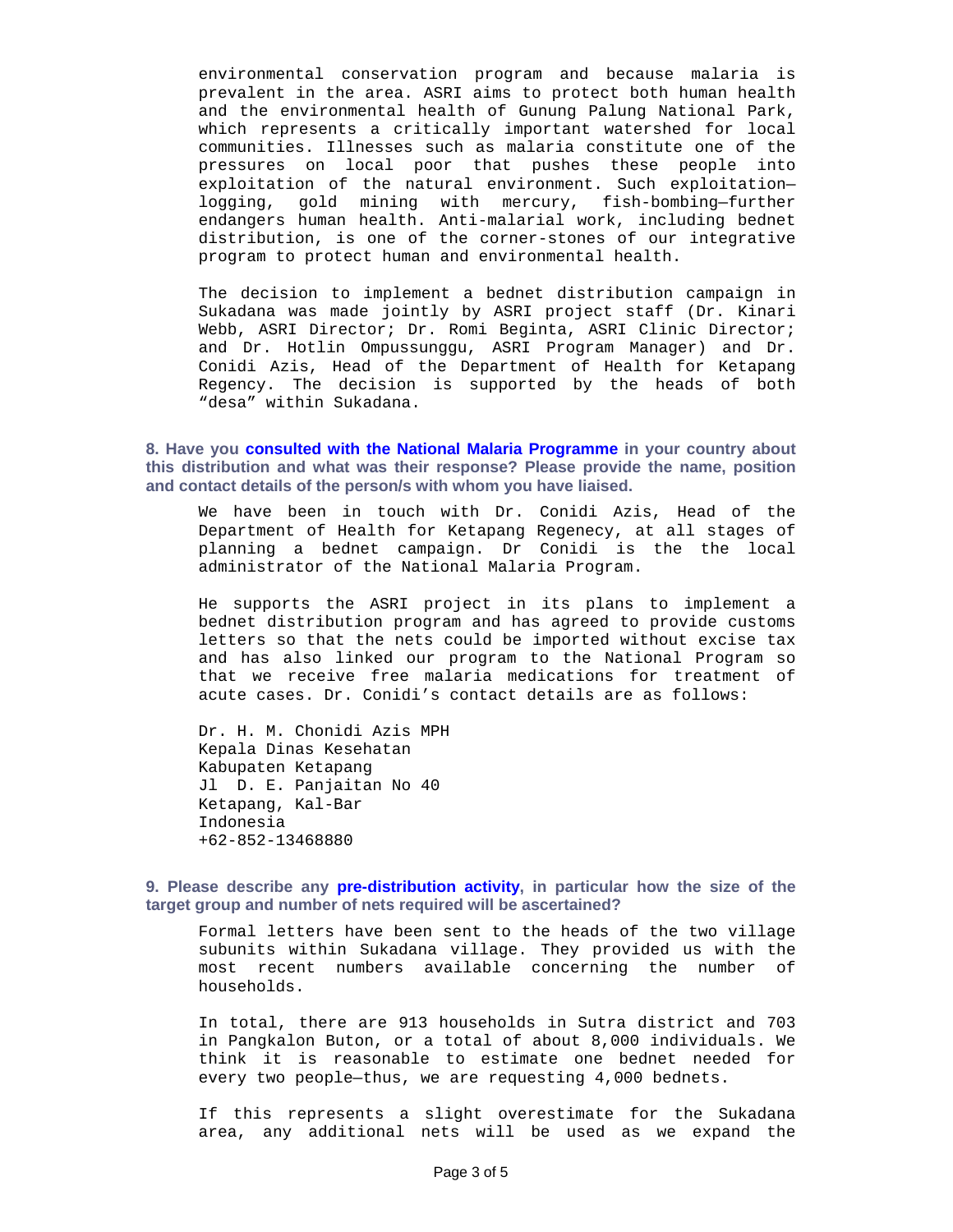program to the neighboring area of Pampang Harapan. We will report the details of this to you at the appropriate time.

**10. Please describe how the bednets will be distributed, by whom, whether distribution will be a focussed effort or part of a combined programme and if there will be an information/education component to the distribution? Please indicate over what time period (typically, the number of days or weeks) the distribution will occur.** 

Distribution will occur in conjunction with the local government health clinic. The government clinic staff have agreed to work with us on this program. The heads of each village subunit will notify every neighbourhood (RT) head that on a given Friday they are to ask a member of every household in their neighbourhood to come to a meeting. (This is a common approach to meetings and distributions in Indonesia).

At this meeting, we will have a skit explaining the benefits and dangers (e.g., please, no fishing with them!) of treated bed nets. Each household will also receive a pamphlet with lots of clear drawings for those who cannot read. Nets will then be distributed to households based on the number of individuals in the house and their sleeping arrangements (sometimes four or five family members will all sleep in one bed).

There are 29 RTs (or neighbourhoods) within Sukadana village. We anticipate we can have two teams visit two RTs on a given Friday, so it should take us a minimum of 10 weeks to distribute all 4,000 bed nets. Our clinic is closed on Fridays, allowing us to do this kind of work. Any households not present during that week will be able to go to a neighboring RT to receive their net on a subsequent week. Each household will be asked to sign for their net(s).

**11. What post-distribution follow-up is planned to assess the level of usage (hang-up percentage) of the nets? How long after the distribution will this assessment take place? Will you provide us with the findings? What will you be able to do subsequently to increase net hang-up if relevant?** 

One month after all bed nets have been distributed, we will conduct a survey in a sample of households from each RT. We will ascertain whether they are using the nets and, if not, why not.

If we find that people are not using the nets, we will design community education to address these issues. This information can then be used to improve our bednet distribution campaign and community education in subsequent villages. Given that many members of our staff are also local community members and that we often do house-calls, we will also have opportunities to continue to monitor net usage.

We would be very happy to provide you with the findings and would be grateful to hear about the successes and failures of other programs so that we can learn from them.